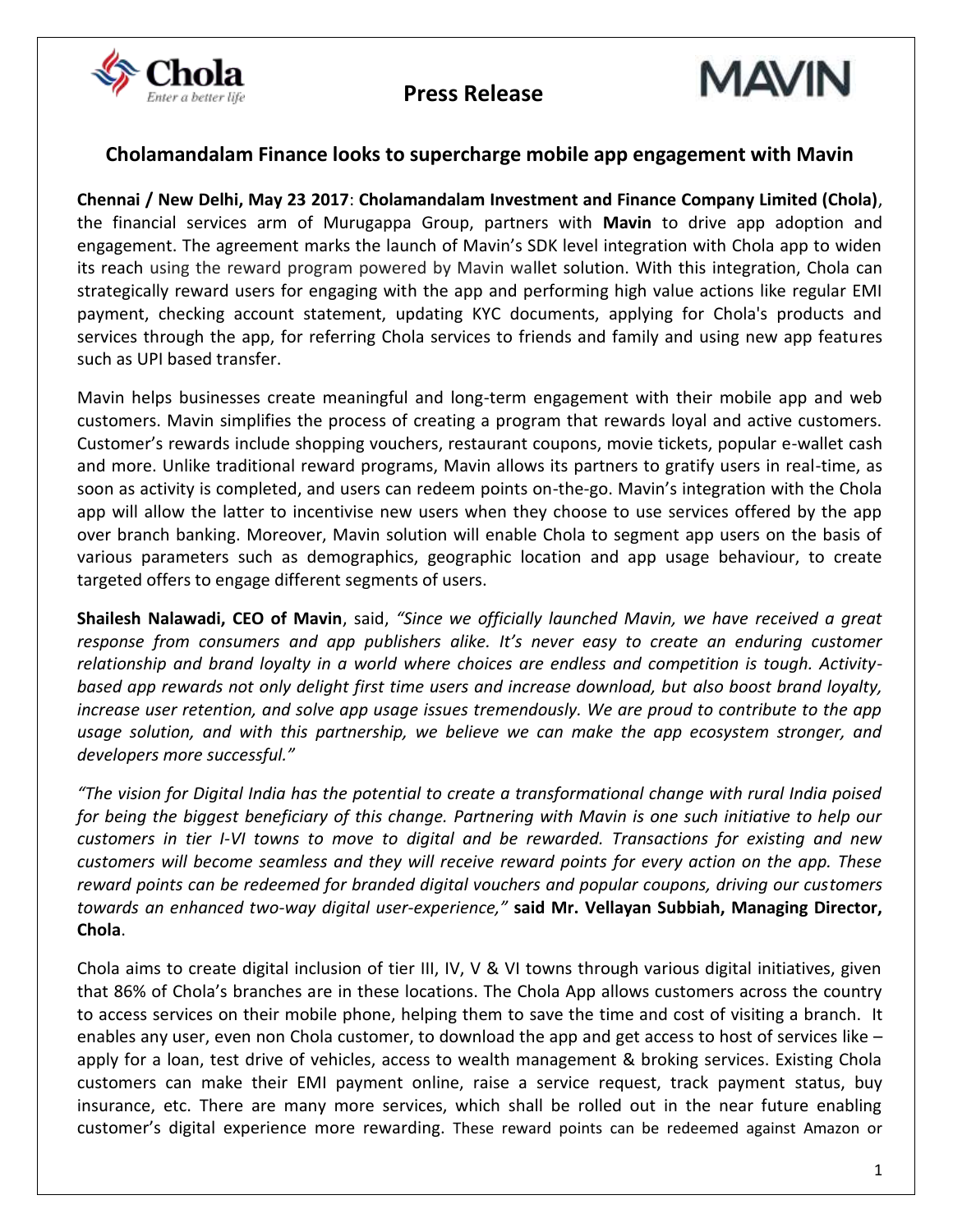

# **Press Release**



Flipkart or other vouchers. We believe this app will resonate with the needs of the rural & semi urban customers and enable our customers **enter a better life**.

Mavin focuses on elevating the burgeoning app economy by building a platform where all types of apps, irrespective of size, market share and consumer traffic, can flourish and engage with consumers. Presently the platform has an interesting and diverse mix of customers ranging from e-commerce, dating, music streaming and job search engine. Since its official launch in India, the Silicon Valley-based startup has worked with ShareIt, RummyCircle, Piramal, Jabong, Dainik Jagran and several others.

### **About Mavin:**

Mavin was founded to be the swiss army knife that drives engagement for mobile apps.

Mavin has created the world's first sponsored data platform and loyalty marketplace and the only enterprise level mobile data wallet solution in the market today. Mavin helps app developers and publishers unlock growth, monetize and create long term engagement by refunding the data costs to their users or providing other valuable incentives. Mavin has a proven way of shifting user behavior on mobile and has the suite of tools that make it effective in the long term.

Founded in 2013 by a trio of former Google and Microsoft engineers and veteran digital media executive, Mavin is headquartered in Mountain View, California. For more information about our app engagement solutions, please visit [www.mavin.co.](http://www.mavin.co/)

#### **About Chola:**

Cholamandalam Investment and Finance Company Limited (Chola), incorporated in 1978 as the financial services arm of the Murugappa Group. Chola commenced business as an equipment financing company and has today emerged as a comprehensive financial services provider offering vehicle finance, home loans, home equity loans, SME loans, investment advisory services, stock broking and a variety of other financial services to customers.

Chola operates from 703 branches across India with assets under management above INR 35,000 Crores. The subsidiaries of Chola are Cholamandalam Securities Limited (CSEC), Cholamandalam Distribution Services Limited (CDSL) and White Data Systems India Private Limited (WDSI).

The vision of Chola is to enable customers enter a better life. Chola has a growing clientele of over 7.75 lakh happy customers across the nation. Ever since its inception and all through its growth, the company has kept a clear sight of its values. The basic tenet of these values is a strict adherence to ethics and a responsibility to all those who come within its corporate ambit - customers, shareholders, employees and society. For more details, please visi[t](http://www.cholamandalam.com/) [www.cholamandalam.com](http://www.cholamandalam.com/)

#### **About Murugappa Group:**



Founded in 1900, the INR 295 Billion Murugappa Group is one of India's leading business conglomerates. The Group has 28 businesses including nine listed Companies traded in NSE & BSE. Headquartered in Chennai, the major Companies of the Group include Carborundum Universal Ltd., Cholamandalam Investment and Finance Company Ltd., Cholamandalam MS General Insurance Company Ltd., Coromandel International Ltd., Coromandel Engineering Company Ltd., E.I.D. Parry (India) Ltd., Parry Agro Industries Ltd., Parry Sugar Industries Ltd, Shanthi Gears Ltd., Tube Investments of India Ltd., and Wendt (India) Ltd.